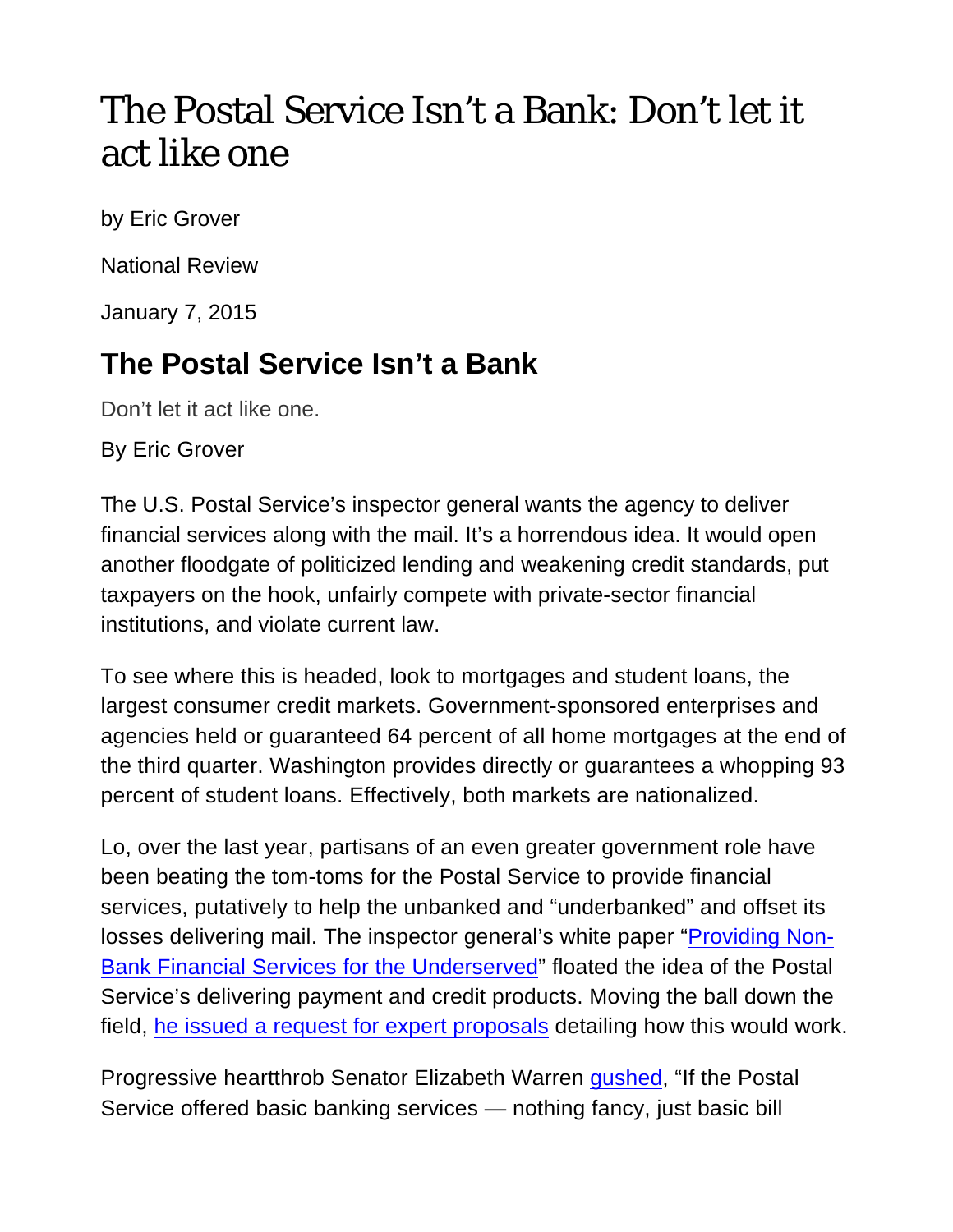paying, check cashing, and small-dollar loans — then it could provide affordable financial services for underserved families, and . . . shore up its own financial footing." Singing from the same hymnal, *The New Republic*'s David Dayen enthused that President Obama should step in, bypass Congress, order USPS to deliver financial services, and thereby create jobs.

If Warren and Dayen believe that this would be an attractive business, presumably they think that they or USPS management are savvier than bankers. If the profit opportunity here is so good, why does a government agency need to be involved? Perhaps Warren should tap her well-heeled network, launch Warren Bank, and make a killing by doing good.

The white paper laments that 27 percent of Americans have no emergency savings and, without a hint of irony, suggests the Postal Service could encourage savings. The personal savings rate fell from 13.1 percent in 1973 to a paltry 4.9 percent in 2013, not because Americans couldn't save at the local post office, but substantially because of financial repression government maintaining artificially low interest rates, holding down the cost of the national debt, and putatively bolstering an anemic economy. The Fed has kept the real federal-funds rate negative since 2008, punishing savers and causing systemic capital misallocation.

Postal-banking advocates argue that the un- and underbanked are a problem the Postal Service is uniquely qualified to address. Maybe it's a problem, though 21 percent of those who don't have a bank account, when polled, say they "don't need or want an account." The "underbanked" have bank accounts but are so deemed because they use financial services of which enlightened regulators don't approve.

The market for consumer financial services is vigorously competitive and innovative, where it's permitted to be. Government shouldn't deliver services better performed by the private sector. The USPS inspector general's identified opportunities — unsecured consumer loans, general-purpose reloadable prepaid cards, bill payment, savings accounts, and check cashing — are well served by private-sector firms. The white paper preposterously suggests that the Postal Service could profitably provide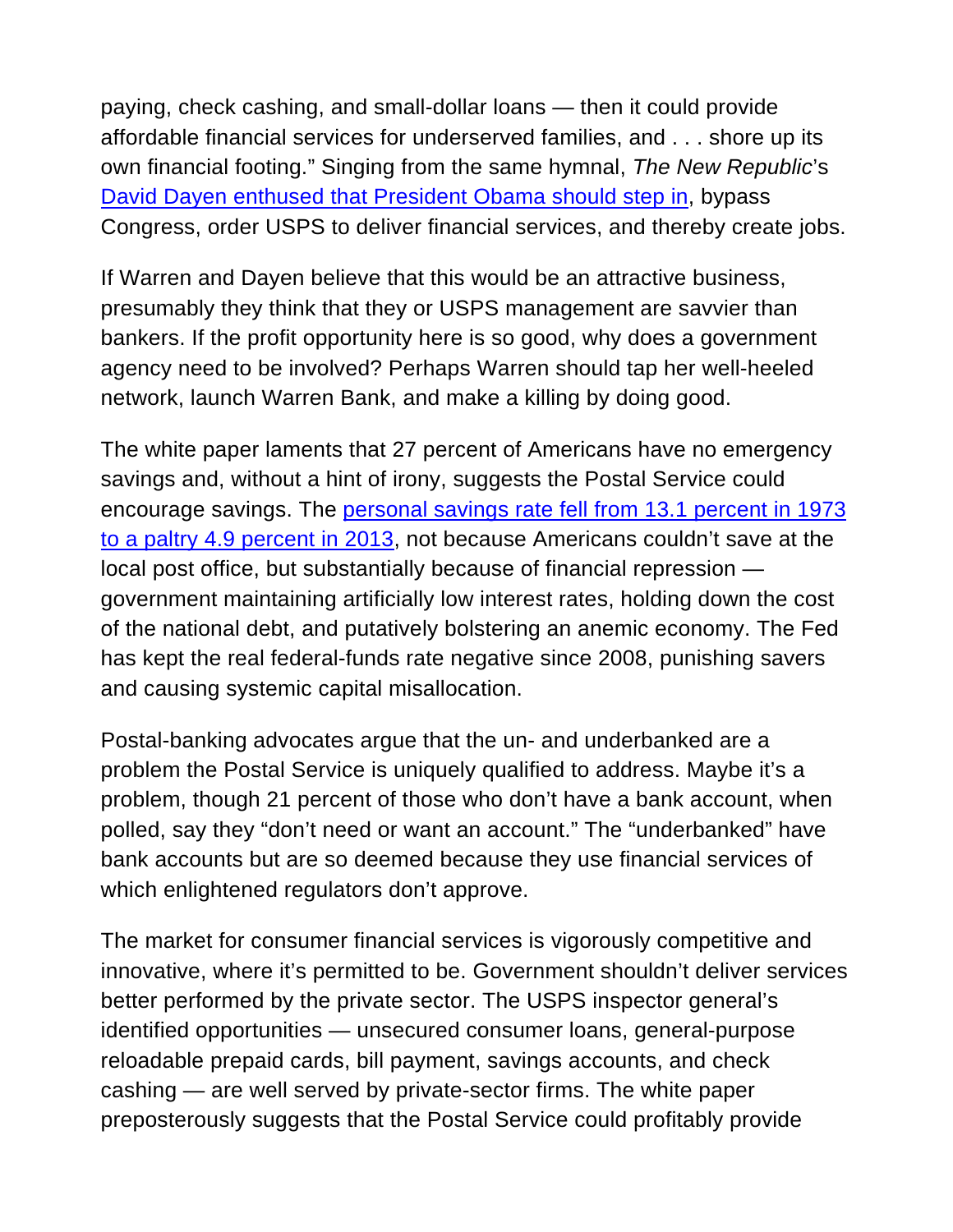short-term loans to risky consumers at 9 percent of the cost of private-sector payday loans.

With 31,000 retail offices, the Postal Service has national distribution. That, however, is not a compelling reason to provide non-postal services. Nationwide, there are almost 100,000 retail bank branches and over 400,000 ATMs. Retailers with national footprints such as Walmart, Safeway, Walgreens, and 7-11 distribute financial services. Western Union, MoneyGram, and a host of non-bank financial-services providers blanket the country. And smartphones and PCs increasingly provide truly ubiquitous, 24/7 banking access.

The white paper decries the difficulty that people with bad or non-existent credit histories have in getting loans through "typical underwriting models." They have difficulty because they're risky. The Card Act capped credit cards' annual fees other than penalty and finance fees at 25 percent of credit limits, which reduced the supply of credit cards to the subprime consumers the legislation was sanctimoniously promoted as helping. And Consumer Financial Protection Bureau mandarins' regulatory straitjacket curbs consumer-credit innovation and availability. More than anything, America's un- and underbanked need a vibrant and innovative financial-services sector. Free to design and price products and compete, the financialservices industry can and will serve almost anybody.

The USPS is financially challenged. E-mail, fax, text messaging, and competitors such as FedEx and UPS have chipped away at demand for its services. From 2006 to 2013, total mail volume declined 27.5 percent. From 2007 through 2013, USPS incurred net losses of \$46 billion.

It perceives offering banking as a financial lifeline. Realistically, however, it would be yet another avenue for bolstering the Postal Service's political support and tapping taxpayers to subsidize payment cards and credit for politically sympathetic constituencies. Credit would be further politicized and credit standards weakened. And it would be unfair for a government agency to compete with private-sector firms free to fail. Profitably delivering financial